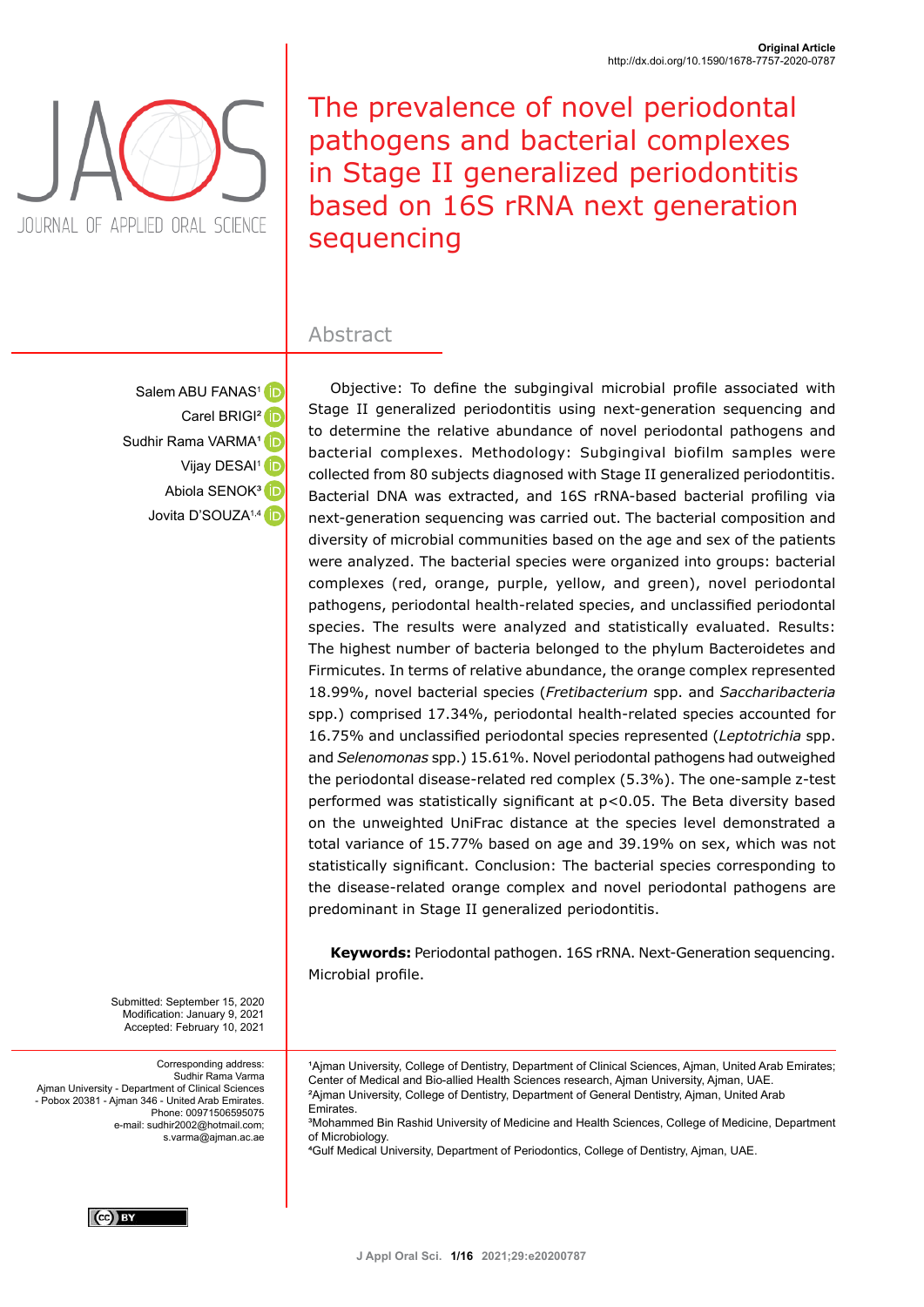## Introduction

Periodontitis is a biofilm-associated inflammatory disease of the periodontium characterized by the destruction of periodontal tissue. Three significant factors are involved in the pathogenesis of periodontitis: susceptible host, presence of periodontal pathogens, and reduction or absence of beneficial bacterial species for periodontal health. Whilst, the microbial composition of subgingival biofilm differs in healthy individuals, the development of periodontitis is directly co-related to a characteristic shift in the microbiome referred to as "Dysbiosis."1,2 The inter-relationship between dysbiosis of the oral microbiome and the periodontitis progression has been established by several studies.<sup>3,4</sup> These investigations postulate the role of the microbiome on the onset and progression of periodontitis.

The role of microbiome relating to periodontal health and disease was first described by Socransky, et al.<sup>5</sup> (1998). This path-breaking study – using whole genomic DNA probes to 40 bacterial species – has defined the potential role of the bacterial complex as opposed to individual bacterial species. The red complex is composed of three bacterial species: *Treponema denticola*, *Porphyromonas gingivalis*, and *Tannerella forsythia* that were associated with periodontal disease. The yellow complex composed of different *Streptococcus* species and green complex composed of *Capnocytophaga* species were firmly related to periodontal health. The orange complex – including *Fusobacteria* species – members of *Prevotella*, and *Campylobacter* were classified as periodontopathogens. The detection and quantitation of these bacterial complexes were described with whole genomic DNA probes, checkerboard DNA-DNA hybridization,<sup>5</sup> and using highly sensitive techniques such as real-time PCR (polymerase chain reaction).<sup>6</sup> These test may also be used to quantify species from Socransky complexes.

However, recent investigations using metagenomics and metatranscriptomics proposed that more diverse periodontitis-associated microbiota are involved in periodontal disease. According to this model, periodontitis results from polymicrobial synergy and dysbiosis that disturbs the ecologically balanced biofilm associated with periodontal tissue homeostasis.<sup>7</sup> In this model, the host's immune response is initially disrupted by keystone pathogens supported by accessory pathogens and it is subsequently overactivated by pathobionts resulting in homeostasis breakdown and destructive inflammation. The host's immune response is dysregulated either because it is disrupted by the microbial community or due to host immunoregulatory defect, resulting in bacterial outgrowth and overt pathogenicity.<sup>8</sup>

Recent studies have also identified novel periodontal pathogens and additional bacterial species associated with periodontal health and disease. A study conducted by Kirst, et al.  $9$  (2015) has confirmed the presence of *Rothia* and *Streptococcus* species related to periodontal health. Similarly, investigations based on next-generation sequencing has revealed the presence of novel periodontal pathogens/pathobionts like10,11,12 *Fretibacteirum fastidiosum*, *Filifactor alocis*, and *Eubacterium saphenum*. A recent review of the role of bacterial biofilm in periodontal diseases has highlighted the presence of novel pathogens and health-related species in the subgingival biofilm. The review based on next generation sequencing studies has categorized *Fretibacterium* spp., *Saccharibacteria* spp., *Dialister* spp., as novel pathogens and *Rothia* spp., *Kingella* spp., *Gemella* spp., *Corynebacterium*  spp. as health-related species.<sup>13</sup>

Despite some studies revealing the presence of novel bacterial species, evidence reporting their relative prevalence regarding established bacterial complexes are rare. 16S rRNA-based bacterial method constitute an efficient method to determine the composition and diversity of bacterial communities.<sup>14</sup> Therefore, this study aims to illustrate the subgingival bacterial profile associated with Stage II generalized periodontitis using NGS of 16S RNA gene, and to identify the relative abundance of novel periodontal pathogens and bacterial complexes.

# Methodology

### Study population

This investigation was developed in compliance with the Helsinki Declaration on Medical Research Involving the Ethics Committee at Ajman University (F-H17-11-03). The study was registered under clinical trial with the identification number as NCT04425343. Prior to the participation in the study, informed consent from all the participants was obtained. The study was conducted from September 2018 to November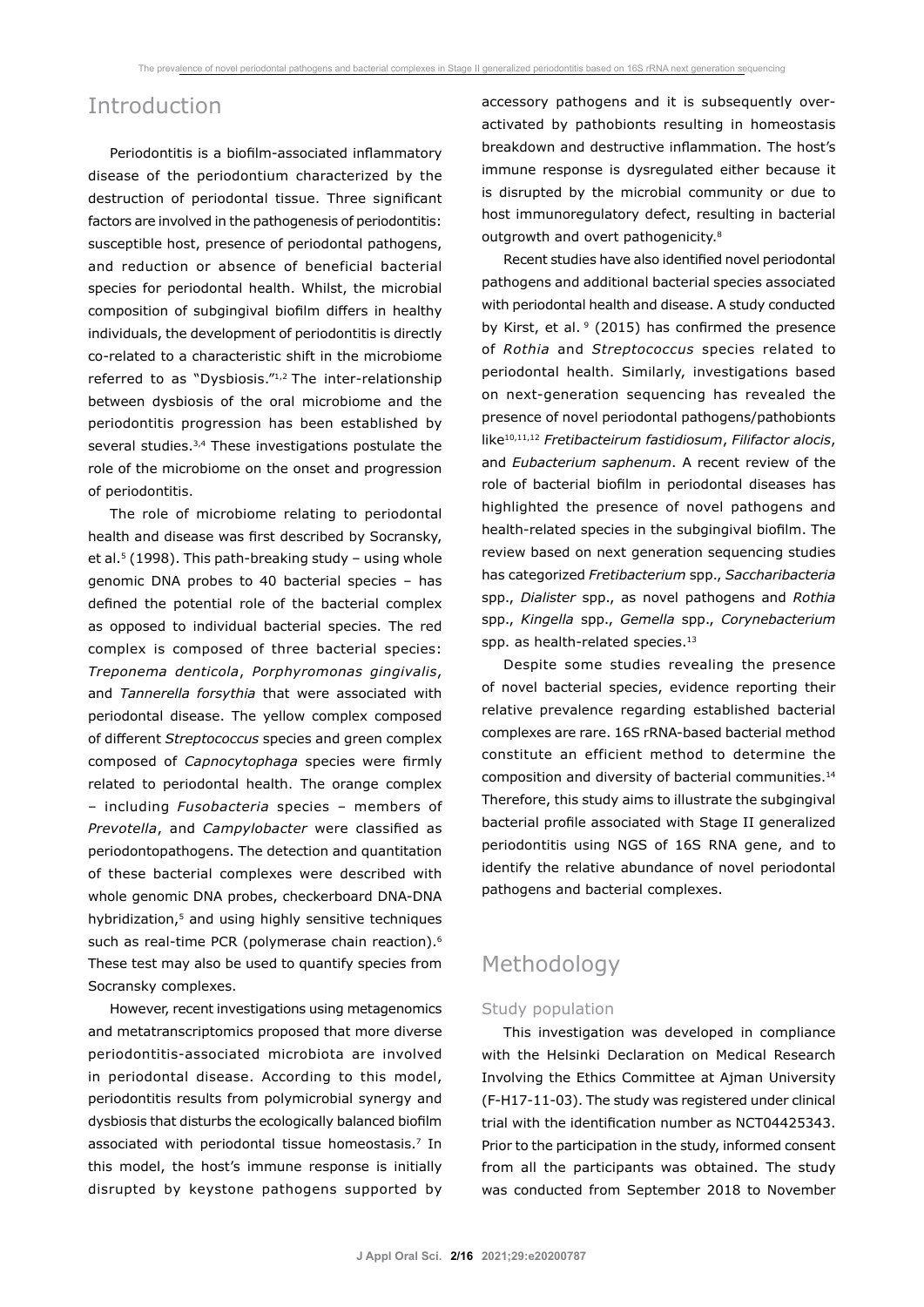2019. The included participants had no history of systemic diseases (hypertension, diabetes mellitus, etc.) and they had not received any antibiotics three months prior to sampling. Exclusion criteria included pregnancy, history of smoking, and periodontal therapy over the past three months. Patients recruited for the study were diagnosed as Stage II Generalized periodontitis according to the classification defined at the 2017 world workshop: "classification of periodontal and peri-implant disease and conditions."15 Periodontal status presenting a severity of interdental clinical attachment loss of 3-4 mm, radiographic bone loss between 15%-33%, and subjects with absence of tooth loss were included. Patients with periodontal pocket of ≤ 5mm with horizontal bone loss and having an extent and distribution with >30% teeth involved were selected. A total of 80 subgingival biofilm samples were collected from 36 females and 44 males, aged from 25 to 39 years. Among the total participants, 28 patients (12 females; 16 males) were in the age group of 25-32yrs and 52 patients (24 females; 28 males) aged from 33 to 39yrs. The buccal aspect of maxillary molars and mandibular molars were isolated with cotton rolls and air dried gently to discard the supragingival plaque with curettes. Using a sterile Gracey curette no 9-10, 11-12 (Hu-Friedy, USA), subgingival biofilm was removed from the base of periodontal pocket with slight pressure and collected to the level of 0.1 mL in 1.5 mL microcentrifuge tube containing 200µL of sterile Buffer CL (ComplexioLyte buffer - for solubilization of membrane proteins and protein complexes in bacteria).

## DNA extraction, library construction, sequencing, and data processing

DNA extraction was carried out using the QIAmp® DNA (Qiagen, Hilden, Germany) extraction kit according to the manufacturer's guidelines. After measuring DNA purity, the amount of DNA per sample was quantified using the DeNovix dsDNA Broad Range Assay kit (DeNovix, Wilmington DE, USA), and samples had a concentration of  $36\pm14$  ng/ $\mu$ L for downstream workflow. For next generation sequencing, we amplified the V3-V4 region of the 16S rRNA gene using the Taq PCR Master Mix Kit (Qiagen). The full-length primer sequences, using standard IUPAC nucleotide nomenclature, to follow the protocol targeting this region were:

16SAmpliconPCRForwardPrimer=5'

TC G TC G G C A G C G TC A G ATG TG TATA A G A G A

#### CAGCCTACGGGNGGCWGCAG

16SAmpliconPCRReversePrimer=5'

GTCTCGTGGGCTCGGAGATGTGTATAAGAGA CAGGACTACHVGGGTATCTAATCC

Aliquots of the PCR product were assessed on the Fragment Analyzer (Advanced Analytical, Parkersburg WV, USA) and purified using Agencourt AMPure XP beads (Beckman Coulter, Atlanta GA, USA) and quantified using the DeNovix dsDNA High Sensitivity Assay kit (DeNovix) following manufacturer's protocols. Unique oligonucleotide indexes were added to the amplicons using the Nextera XT Index Kit (Illumina, San Diego, USA), indexed amplicons were purified using Agencourt AMPure XP beads (Beckman Coulter) and fragment lengths were assessed on the Fragment Analyzer using High Sensitivity Small Fragment Analysis Kit (Advanced Analytical). Up to 96 sequencing libraries with unique Nextera XT Indexes were pooled in equimolar concentrations in a single reaction tube and sequenced on the MiSeq instrument (Illumina) using the MiSeq Reagent 600 cycle v3 kit (Illumina). The bioinformatics pipeline used for processing microbiome 16S sequence data was QIIME (Quantitative Insights into Microbial Ecology). The bioinformatics pipeline consisted of five main steps, as described in Figure 1. Sequences shorter than 200 bp, indicating a Phred score lower than 20 were removed using the QIIME2 dada2 denoisepaired module. The remaining sequence data was used for de novo binning of operational taxonomic units (OTUs) based on sequence similarity followed by selection of representative OTUs per bin. All the clean tags from 80 samples were clustered into OTUs using QIIME at 97% sequence similarity. The 16S Metagenomics workflow classified organisms based on V3 and V4 amplicon utilizing a database of 16S rRNA data. Classification of reads at several taxonomic levels was based on Greengenes database (http:// greengenes.lbl.gov/). Multiple sequence alignment of representative sequences and microbial community profiling was done using QIIME2. Estimation of alpha and beta diversity was carried out based on the operational taxonomic units.

Bacterial species were sorted into groups in order to obtain the relative abundance of bacterial complexes and novel periodontal pathogens. The data collected with QIIME analysis at level seven was classified into their group, and the bacterial species that had no established role in periodontitis and prevalence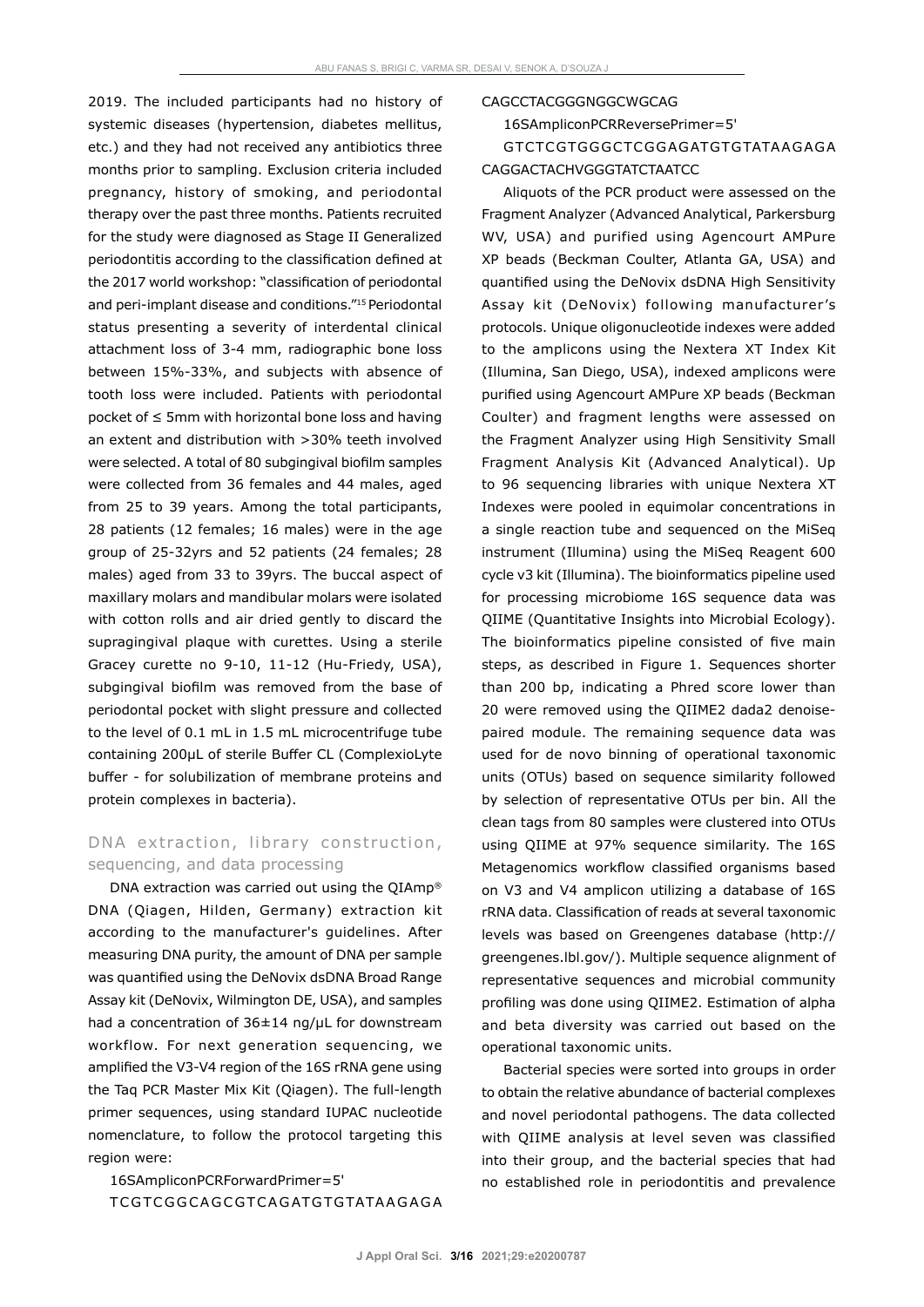

**Figure 1-** Experimental design and workflow for microbial profiling in samples diagnosed as Stage II generalized periodontitis

inferior to 0.01% were excluded. The species were classified based on their bacterial complexes (red, orange, purple, yellow, and green), novel periodontal pathogens, health-related species, and health/disease species.5,13 Health/disease species group were neither categorized as health nor disease species due to the lack of evidence supporting their role as periodontal pathogens/health species.<sup>13,16</sup> The percentage of total abundance in each group was estimated by combining the abundance of individual species in each group. The relative abundance of each group for all subgingival biofilm samples was graphically plotted.

#### Statistical analysis

The data were entered using Microsoft Excel 2016 and imported into IBM SPSS Statistics 26 (IBM Corporation, New York, NY, United States) for statistical analysis. For investigating the means for different phylum and bacterial complexes a onesample t-test was performed at p<0.05. Furthermore, all quantitative variables related to clinical parameters were determined using Levene's Test for equality of variances. The evaluation of microbial community among all the biofilm samples for similarity was determined using Principal coordinates analysis (PCoA) performed at the species level. The intraand inter-group similarity based on the Unweighted UniFrac distance – which represents the phylogenetic measurement of beta diversity – was estimated using QIIME. The Spearman's correlation coefficient was used to analyze the difference between the Unweighted UniFrac distances among two groups (based on the age and sex) and significance was set at p<0.05.

## Results

### **Sequencing**

The Illumina MiSeq sequencing reinstated a total of 9,316,880 filtered clean tags, with an average of 114,461±2,570 sequences per sample. The OTU richness varied from 271 to 580 per sample. Figure 2 presents rarefaction curves showing the observed OTU richness (97% sequence similarity as cutoff) with increasing sequence depth. All subgingival biofilm samples have attained a plateau, as depicted in the graph by the rarefaction curves obtained from OTUs. The asymptotic curves expressed in Figure 2 revealed that the sampling quality was excellent, indicating the probability that the addition of new species to the final samples has reached zero.

### Microbial taxonomic composition

Figure 3 depicts nine phyla, which were commonly present in all samples diagnosed as Stage II generalized periodontitis. The phylum of Bacteroidetes exhibited a high prevalence, followed by Firmicutes representing 34.15% and 25.14%, respectively. A statistically significant result in the mean scores for Bacteroidetes (M=34.15±5.3) and for Firmicutes  $(M=25.14\pm3.8)$  was observed at conditions t (79) =57.055 p<0.05, t (79)=59.14, p<0.05 respectively. The phylum including Spirochetes 8.60%, Fusobacteria 7.50%, Proteobacteria 7.33%, and Actinobacteria 6.18% represented a similar frequency. Statistically significant results were also obtained for Spirochetes (M=8.60±4.3) at t (79)=17.681; Fusobacteria (M=7.50±2.55) at t (79)=26.24; Proteobacteria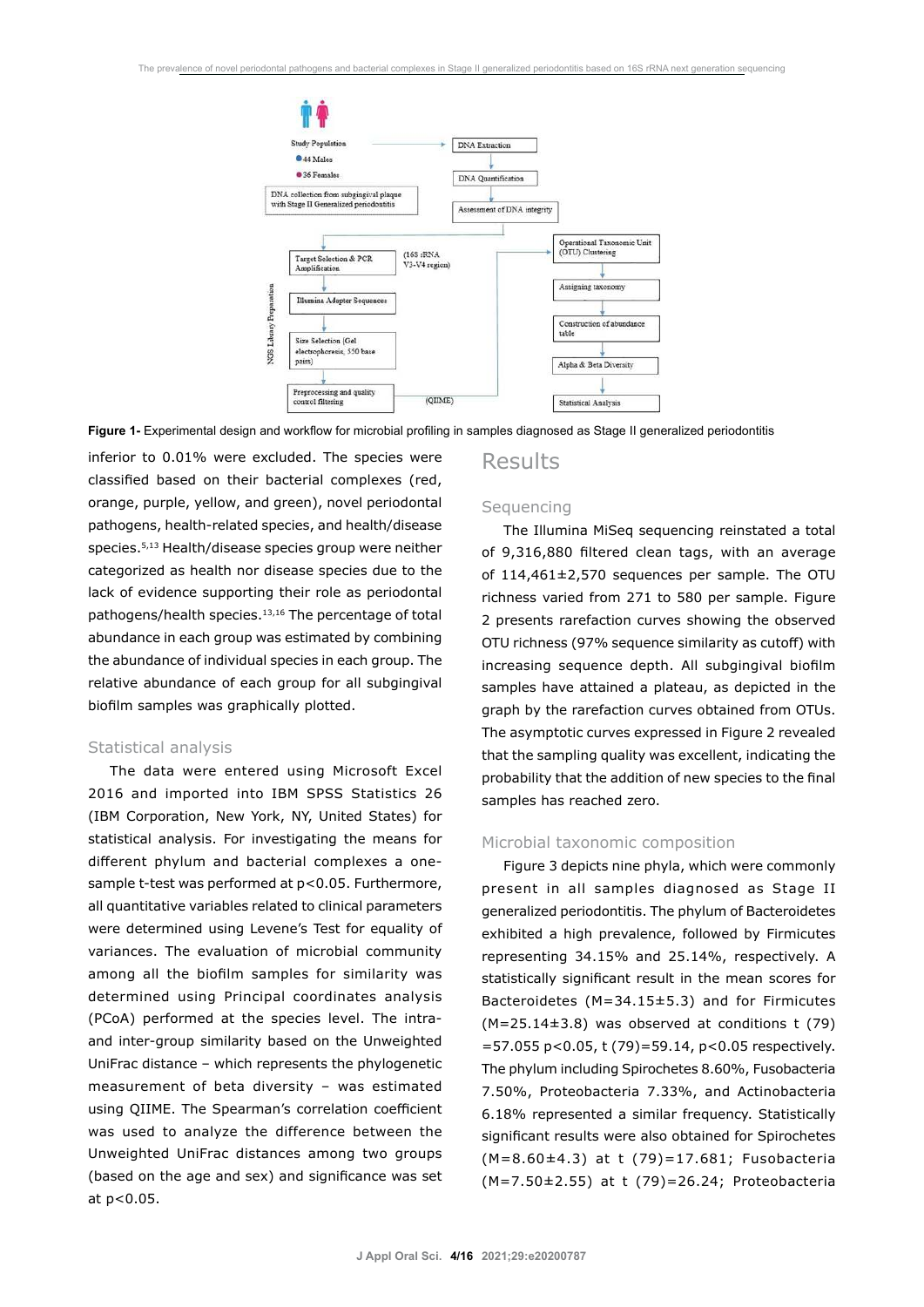$(M=7.33\pm5.1)$  at t  $(79)=13.01$  and Actinobacteria (M=6.18±3.8) at t (79)=12.50 for p<0.05. The remaining phyla consisting of Patescibacteria 3.95%, Epsilonbacteraeota 2.65%, and Synergistetes 1.7% constituted the minority with their statistical significant figures being  $(M=3.95\pm1.8)$  at t  $(79)=19.26$ ; (M=2.65±1.2) at t (79)=18.75; (M=1.95±0.8) at t (79)=20.47 at p>0.05 respectively. The phyla group mentioned as "others" consisted of Chloroflexi,

Elusimicrobia, and Verrucomicrobia. The species of bacteria in these groups of phyla were not considered in this study as they were not consistently present in all samples, also, they represented a frequency inferior to 1%. Levene's test for equality of variances for our analysis was  $F(2,78)=1.49$ ,  $p=0.226$ . Since the significance was greater than 0.05, the Levene's Test was non-significant, and homogeneity of variance at phylum level were observed for age and sex.



**Figure 2-** Represents rarefaction curves for the number of operational taxonomic units in each sample. Each sample received a separate color code representing its corresponding number of OTUs. The rarefaction curve based on 97% similarity were each color code given to 80 samples



**Figure 3-** The relative frequency of the taxonomic composition in all the 80 sub-gingival biofilm samples. The bars are organized according to patients' sex. The group mentioned as others refer to the phylum presenting values below 1%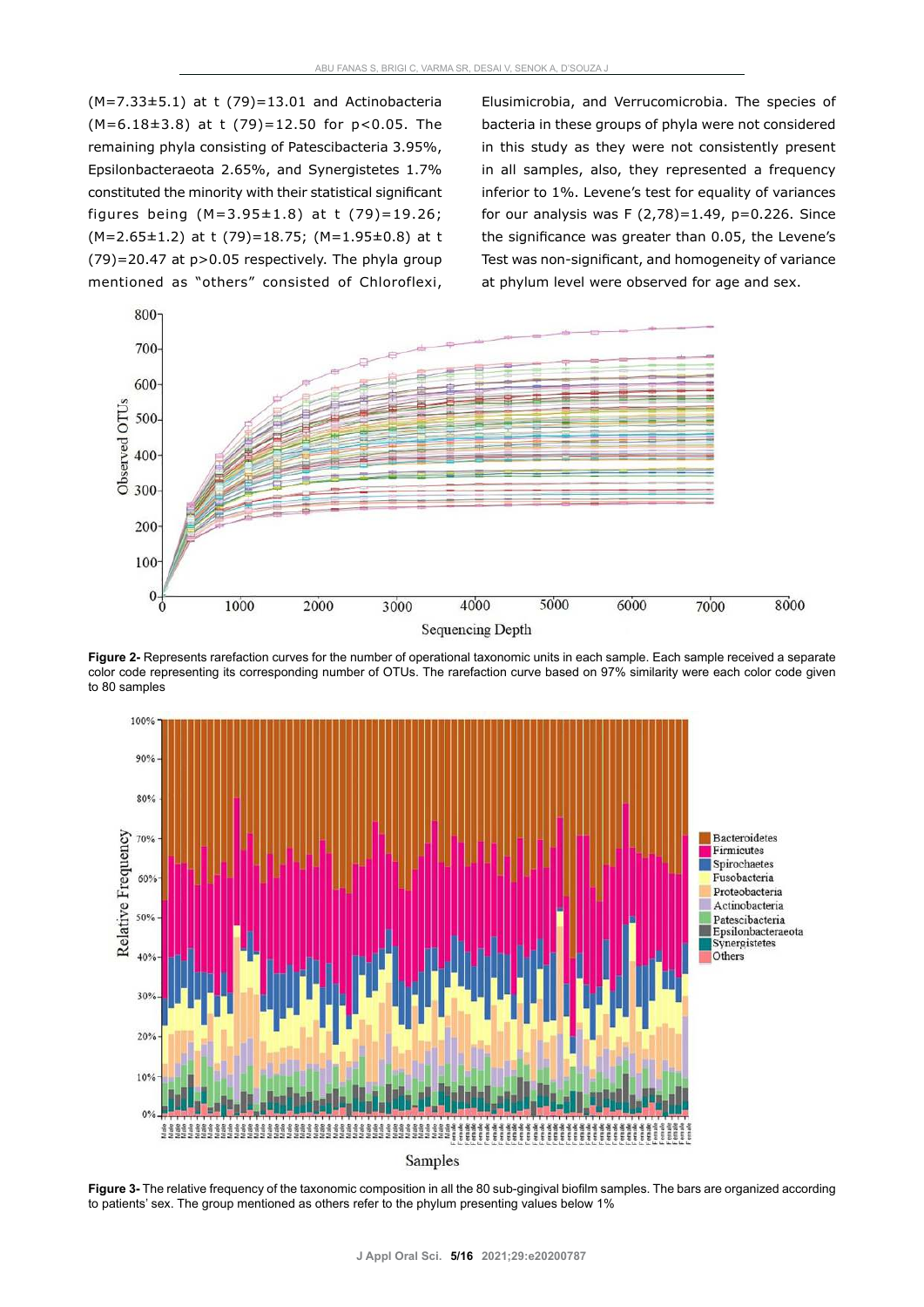## Prevalence of bacterial class in stage II generalized periodontitis

The relative abundance of the different classes of bacteria were analyzed by computing scatter plots. The X-axis in the graph representes the total count of bacteria in each class and Y-axis their corresponding prevalence as fraction per samples. The correlation between presence of these bacterial classes and their incidence in Stage II periodontitis, was analyzed. All 15 bacterial classes presented tight clusters in an upward pattern curve (Figure 4). The tighter clustering represented a stronger relationship between the presence of each bacterial class in all samples diagnosed as Stage II periodontitis. Outliers were seen in case of Bacilli, Clostridia, and Bacteroidia but were relatively insignificant. The most prevalent class of bacteria per sample were Bacteroidia, Negativicutes, Spirochaetes, and Fusobacteria. The least predominant were Gracilibacteria, Coriobacteria, and Alphaproteobacteria bacterial class representing a frequency of less than 0.25 fraction per sample. The phyla, class, genus, and species isolated from the subgingival biofilm of all 80 subjects diagnosed

as Stage II generalized periodontitis are shown in Figure 5.

## Abudance of microbial complexes and novel bacterial species

Table 1 reveals the data obtained for the relative abundance of bacterial species sorted into nine groups. The one-sample z-test performed for each group was statistically significant at p<0.05. The t statistics results are described in Table 1. The periodontal disease species included for novel periodontal pathogens were *Fretibacterium* spp. and *Saccharibacteria* spp. The health-related species was composed of *Neisseria* spp., *Gemella* spp., *Rothia* spp., *Kingella* spp., and *Corynebacterium* spp. The group composed of *Leptotrichia* and *Selenomonas* species represented 15.61%. The red complex composed of T. *denticola*, T. *forsthyia* and *P. gingivalis* represented a relative frequency of 5.3%. The orange complex, novel-periodontal pathogen, and periodontal healthspecies indicated a significant value of 18.99%, 17.34%, and 15.61%, respectively. Among the healthrelated complexes, the green complex (1.33%) was



**Figure 4-** The prevalence of each bacterial class as fraction per sample plotted against their total abundance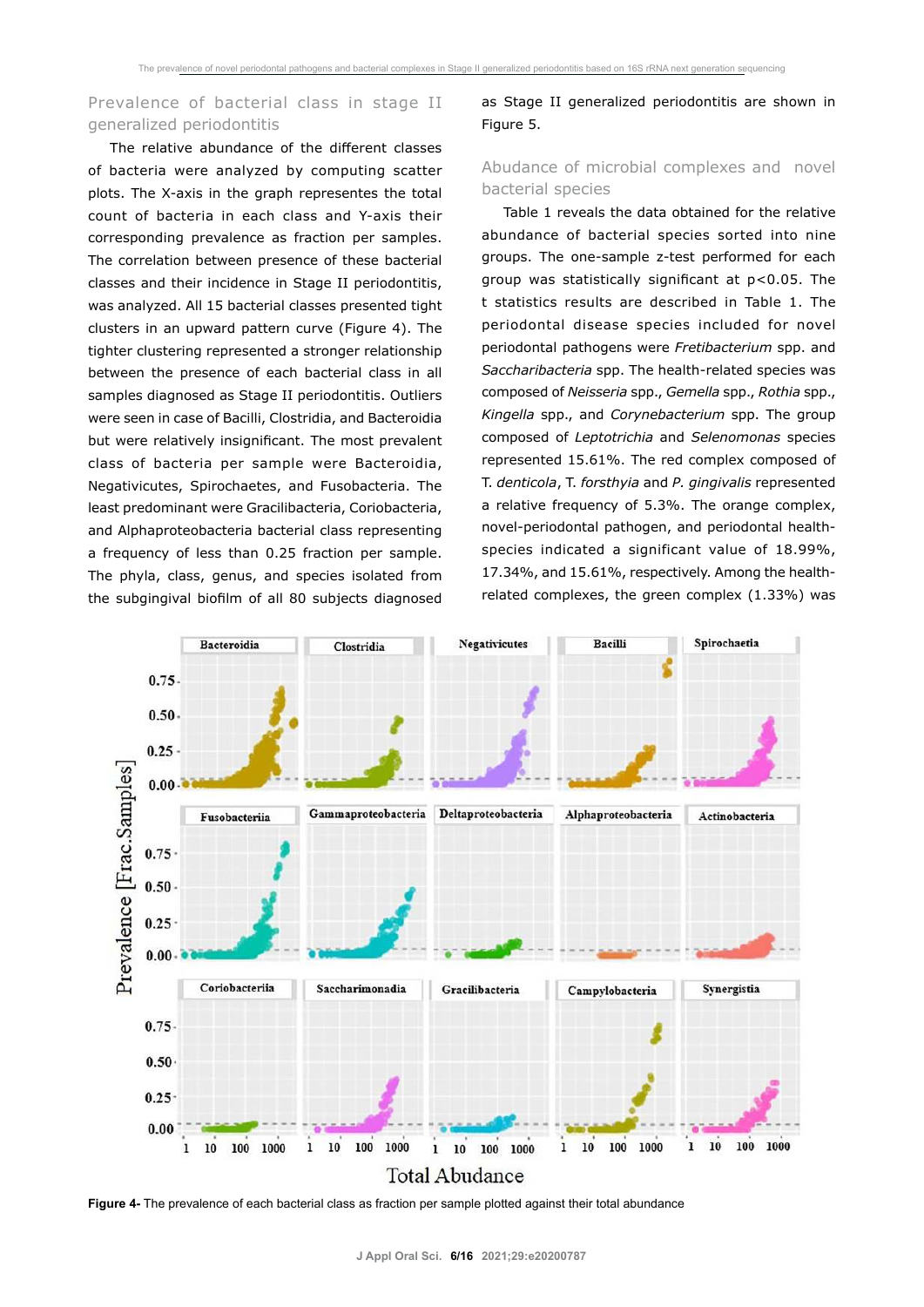| No.            | Phylum               | <b>Class</b>                                  | Genus              | <b>Species</b>                              |
|----------------|----------------------|-----------------------------------------------|--------------------|---------------------------------------------|
|                |                      |                                               |                    | Porphyromonas endodontalis                  |
|                |                      |                                               |                    |                                             |
|                |                      |                                               | Porphyromonas      | Porphyromonas gingivalis                    |
|                |                      |                                               |                    | Porphyromonas sp. oral clone HF001          |
|                |                      |                                               |                    | Porphyromonas catoniae                      |
|                | <b>Bacteroidetes</b> | Bacteroidia                                   |                    | Prevotella intermedia                       |
|                |                      |                                               |                    | Prevotella oris                             |
|                |                      |                                               | Prevotella         | Prevotella denticola                        |
|                |                      |                                               |                    | Prevotella nigrescens                       |
|                |                      |                                               |                    | Prevotella salivae                          |
|                |                      |                                               |                    | Prevotella buccae                           |
|                |                      |                                               |                    | Prevotella dentalis                         |
|                |                      |                                               |                    | Prevotella veroralis                        |
|                |                      |                                               |                    | Prevotella baroniae                         |
| 1              |                      |                                               |                    | Prevotella sp.Oral Taxon 300                |
|                |                      |                                               |                    | Prevotella maculosa                         |
|                |                      |                                               |                    |                                             |
|                |                      |                                               |                    | Prevotella heparinolytica                   |
|                |                      |                                               |                    | Prevotella zoogleoformans                   |
|                |                      |                                               | Tannerella         | Tanneralla Forysthia                        |
|                |                      |                                               |                    | Tannerella sp. HMT808                       |
|                |                      |                                               |                    | Tannerella sp.                              |
|                |                      |                                               |                    | Capnocytophaga Granulosa                    |
|                |                      |                                               | Capnocytophaga     | Capnocytophaga Haemolytica                  |
|                |                      |                                               |                    | Capnocytophaga Ochracae                     |
|                |                      |                                               |                    | Capnocytophaga Sputigena                    |
|                |                      |                                               |                    | Bacteroidia bacterium canine oral taxon 187 |
|                |                      |                                               | Odoribacter        | Bacteroidetes sp. oral clone FX069          |
|                |                      |                                               |                    | Odoribacter denticanis                      |
|                |                      |                                               |                    | Gemella Haemolysans                         |
|                | <b>Firmicutes</b>    |                                               | Gemella            | Gemellla Morbillorum                        |
|                |                      |                                               |                    |                                             |
|                |                      |                                               | Streptococcus      | <b>Streptococcus Angiosus</b>               |
|                |                      |                                               |                    | Streptococcus Gordonii                      |
|                |                      |                                               |                    | <b>Streptococcus Massiliensis</b>           |
|                |                      |                                               |                    | Streptococcus Intermedius                   |
|                |                      |                                               |                    | <b>Streptococcus Mitis</b>                  |
|                |                      |                                               |                    | Streptococcus Sanguis                       |
| $\overline{2}$ |                      | Clostridia<br>Negativicutes<br><b>Bacilli</b> | Peptostreptococcos | Peptostreptococcos micros                   |
|                |                      |                                               |                    | Peptostreptococcos oral clone CK035         |
|                |                      |                                               |                    | Peptostreptococcos sp. oral clone BS044     |
|                |                      |                                               | Johnsonella        | Johnsella sp.HMTI66                         |
|                |                      |                                               | Oribacterium       | Oribacterium sp.                            |
|                |                      |                                               |                    | Veillonella parvula                         |
|                |                      |                                               | Veillonellocea     | Veillonella sp. oral clone X042             |
|                |                      |                                               | Selenomonas        | Selenomonas noxia                           |
|                |                      |                                               |                    | Selenomonas Sputigena                       |
|                |                      |                                               |                    | Selenomonas oral clone EW076                |
|                |                      |                                               |                    |                                             |
|                | Spirochaetes         | Spirochaetes                                  | Treponema          | Treponema denticola                         |
|                |                      |                                               |                    | Treponema lecithinolyticum                  |
|                |                      |                                               |                    | Treponema medium                            |
|                |                      |                                               |                    | Treponema parvum                            |
| $\sqrt{3}$     |                      |                                               |                    | Treponema pectinovorum                      |
|                |                      |                                               |                    | Treponema socranskii                        |
|                |                      |                                               |                    | Treponema sp. I:Q:AT20                      |
|                |                      |                                               |                    | Treponema sp. canine oral taxon 087         |
|                |                      |                                               |                    | Treponema sp. oral taxon 265                |
|                |                      |                                               |                    | Treponema maltophilum                       |
|                |                      |                                               |                    | Treponema vincentii                         |
|                | Fusobacteria         | Fusobacteriia                                 |                    | Fusobacterium nucleatum                     |
|                |                      |                                               | Fusobacterium      | Fusobacterium fastidosum                    |
| 4              |                      |                                               |                    |                                             |
|                |                      |                                               | Leptotrichia       | Leptotrichia wadei                          |
|                |                      |                                               |                    | Leptotrichia buccalis                       |

Continued on the next page

**Figure 5-** Bacterial species present in all the biofilm samples and their corresponding genus, class, and phylum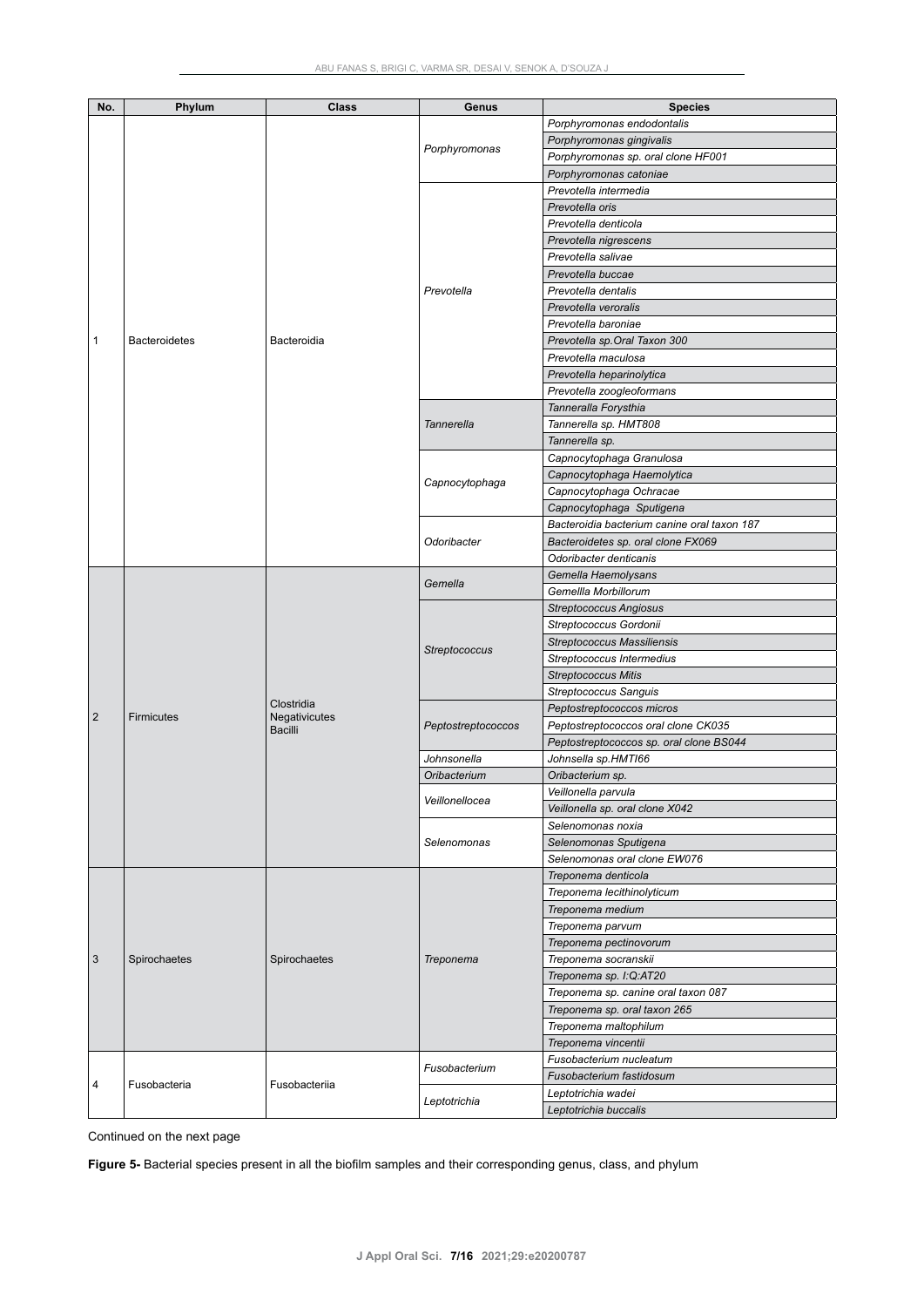#### Continued from previous page

| 5 | Proteobacteria     | Gammaproteobcteria<br>Deltaproteobacteria<br>Alphaproteobacteria | <b>Desulfobulbus</b>   | Desulfobulbus orale                          |  |
|---|--------------------|------------------------------------------------------------------|------------------------|----------------------------------------------|--|
|   |                    |                                                                  | Neisseria              | Neisseria sicca                              |  |
|   |                    |                                                                  |                        | Neisseria mucosa                             |  |
|   |                    |                                                                  |                        | Neisseria elongata                           |  |
|   |                    |                                                                  |                        | Eikenella corrodens                          |  |
|   |                    |                                                                  | Kingella               | Kingella Oralis                              |  |
|   |                    |                                                                  |                        | Kingella Denitrificans                       |  |
|   |                    | Actinobacteria                                                   |                        | Actinomyces cardiffensis F0333               |  |
|   |                    |                                                                  |                        | Actinomyces gerencseriae DSM 6844            |  |
|   |                    |                                                                  |                        | Actinomyces graevenitzii F0530               |  |
|   |                    |                                                                  |                        | Actinomyces israelii                         |  |
|   | Actinobacteria     |                                                                  | Actinomyces            | Actinomyces massiliensis 4401292             |  |
|   |                    |                                                                  |                        | Actinomyces meyeri                           |  |
| 6 |                    |                                                                  |                        | Actinomyces odontolyticus                    |  |
|   |                    |                                                                  |                        | Actinomyces sp. oral taxon 414               |  |
|   |                    |                                                                  |                        | Actinomyces sp. oral taxon 448 str. F0400    |  |
|   |                    |                                                                  | <b>Bifidobacterium</b> | Bifidobacterium longum subsp. Longum         |  |
|   |                    |                                                                  | Corynebacterium        | Corynebacterium durum                        |  |
|   |                    |                                                                  |                        | Corynebacterium matruchotii                  |  |
|   |                    |                                                                  | Scardovia              | Scardovia wiggsiae F0424                     |  |
|   | Patescibacteria    | Saccharimonadia<br>Gracilibacteria                               | Gracilibacteria        | Gracilibacteria bacterium oral taxon 873     |  |
|   |                    |                                                                  |                        | Gracilibacteria bacterium oral taxon 871     |  |
| 7 |                    |                                                                  | Saccharibacteria       | Candidatus Saccharibacteria bacterium UB2523 |  |
|   |                    |                                                                  |                        | Saccharibacteria spp.                        |  |
|   |                    |                                                                  | Saccharimonades        | Uncultured bacterium                         |  |
| 8 | Epsilonbacteraeota | Campylobacteria                                                  | Campylobacter          | Campylobacter rectus                         |  |
|   |                    |                                                                  |                        | Campylobacter gracilis                       |  |
|   |                    |                                                                  | Wolinella              | Wolinella rectus                             |  |
| 9 | Synergistetes      | Synergistia                                                      | Fretibacterium         | Fretibacterium fastidiosum                   |  |
|   |                    |                                                                  |                        | Fretibacterium sp.                           |  |
|   |                    |                                                                  |                        | Fretibacterium sp.                           |  |

minimally present compared to the yellow (7.49%) and purple (7.9%) complexes. The relative abundance of Socransky's bacterial complexes and novel bacterial species in all samples are depicted in Figure 6.

## Alpha and beta diversity

Chao<sup>1</sup> and Shannon were used as alpha diversity metrics to measure the composition of bacterial communities (Figure 7). The plot was generated by taking the total number of OTUs in a sample by using shiny-phyloseq. Figure 7a represents the alpha diversity abundance value of all 80 biofilm samples. The horizontal X-axis is represented by the sample indicated by faint gray lines. Every sample has a separate discrete position on the graph corresponding to the number of OTUs present in that sample. The Y-axis represents the number of OTUs, ranging from 200 to 800 values. The Chao<sup>1</sup> richness estimate had no statistically significant difference between samples. A total of 42,560 OTUs were found across all biofilm samples. The species evenness was estimated using Shannon diversity index, with the horizontal X-axis representing the number of samples. A Shannon index (Figure 7b) ranging from 5.18 to 6.48 was observed

overall, and clustering was detected, indicating an evenness of the bacterial community in all samples.

To determine the difference of dissimilarity in microbial complexes at the species level, the weighted UniFrac distance and Jaccard Index were estimated using QIIME. The principal coordinate analysis estimated the distance between samples and presented them into three visual axes based on the variability between samples. The PCO graphs for each sample are represented by a dot based on their UniFrac distance in the 3D graph and the differential coloring are given for sex (blue and red) and age (green and red) characteristics. Clustering was observed in both age and sex due to the samples containing bacterial community of similar composition. A total variance of 39.19% (rs=0.36, P>0.05) was observed for sex (weighted UniFrac) with the first, second, and third axis variability explaining 9.53%, 15.05%, and 14.61% respectively (Figure 8a). Regarding age (weighted UniFrac) 15.77% (rs=0.28, P>0.05) variation was observed with the first, second, and third axis variability explaining 3.48%, 7.53%, and 4.76%, respectively (Figure 8d). The percentage measurement of dissimilarity between the age and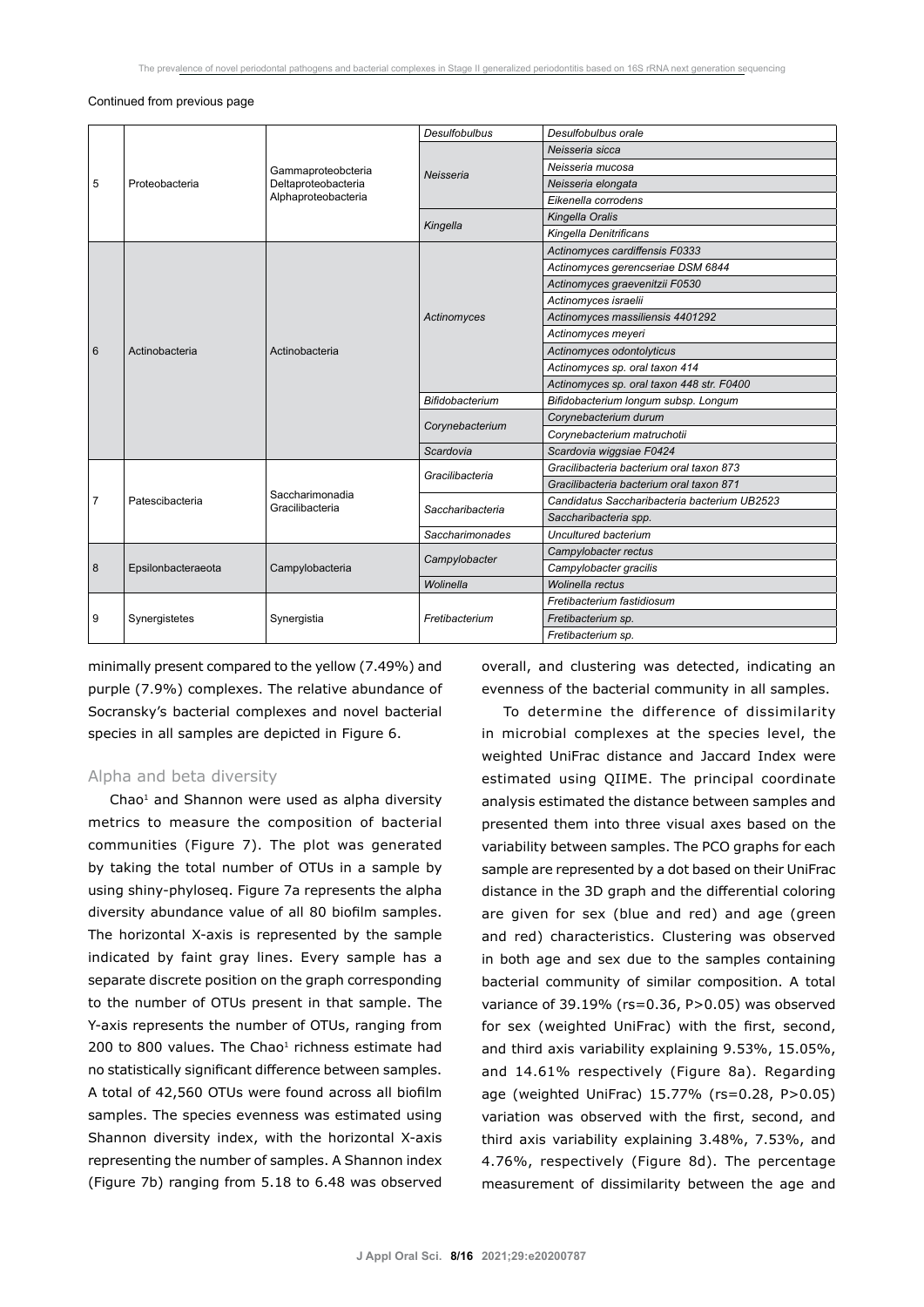| <b>No</b>      | <b>Bacterial Complex</b>      | <b>Bacterial Species</b> | <b>Relative</b><br>Abundance in % | Total abundance in<br>Percentages | <b>T</b> statistics | P value |
|----------------|-------------------------------|--------------------------|-----------------------------------|-----------------------------------|---------------------|---------|
| 1              |                               | T. Denticola †           | 2,95                              | 5,30%                             | 12,06               | 0,015   |
|                | <b>Red Complex</b>            | P. Gingivalis            | 1,64                              |                                   |                     |         |
|                |                               | T. Forsythia             | 0,71                              |                                   |                     |         |
| $\overline{c}$ | Orange Complex                | Campylobacter Rectus     | 1,52                              | 18,99%                            | 20,37               | 0,002   |
|                |                               | Fusobacterium Nucleatum† | 11,61                             |                                   |                     |         |
|                |                               | P.micros                 | 0,82                              |                                   |                     |         |
|                |                               | P.intermedia             | 5,04                              |                                   |                     |         |
|                | <b>Purple Complex</b>         | Actinomyces spp.         | 3,1                               | 7,90%                             | 24,35               | 0,002   |
| 3              |                               | Veillonella spp.         | 4,8                               |                                   |                     |         |
|                | <b>Yellow Complex</b>         | S. Gordonii              | 1,93                              |                                   | 14,67               | 0,001   |
|                |                               | S. Intermedius           | 1,81                              | 7,49%                             |                     |         |
| $\overline{4}$ |                               | S. Mitis                 | 2,03                              |                                   |                     |         |
|                |                               | S. Sanguis               | 1,72                              |                                   |                     |         |
|                | <b>Green Complex</b>          | Capnocytophaga spp.      | 1,27                              | 1,33%                             | 5,57                | 0,004   |
| 5              |                               | E.corrodens              | 0,06                              |                                   |                     |         |
|                | <b>Health-related Species</b> | Neisseria spp.           | 5,53                              | 16,75%                            | 32,15               | 0,002   |
|                |                               | Gemella spp.             | 3,31                              |                                   |                     |         |
| 6              |                               | Rothia spp.              | 3,14                              |                                   |                     |         |
|                |                               | Kingella spp.            | 2,11                              |                                   |                     |         |
|                |                               | Corynebacterium spp.     | 2,66                              |                                   |                     |         |
| 7              | Novel periodontal pathogens   | Fretibacterium spp.†     | 11,81                             |                                   | 14,06               | 0,001   |
|                |                               | Saccharibacteria spp.    | 5,53                              | 17,34%                            |                     |         |
|                | Health/Disease-related        | Leptotrichia spp.†       | 8,53                              |                                   | 32,74               | 0,007   |
| 8              |                               | Selenomonas spp.         | 7,08                              | 15,61%                            |                     |         |
|                | ‡Other Species                | Porphyromonas spp.       | 2,65                              | 9,29%<br>16,35                    |                     | 0,023   |
|                |                               | Prevotella spp.          | 2,25                              |                                   |                     |         |
|                |                               | Treponema spp.           | 2,85                              |                                   |                     |         |
|                |                               | Odoribacter spp.         | 0,25                              |                                   |                     |         |
| 9              |                               | Johnsonella spp.         | 0,07                              |                                   |                     |         |
|                |                               | Oribacterium spp.        | 0,02                              |                                   |                     |         |
|                |                               | Desulfobulbus            | 0,23                              |                                   |                     |         |
|                |                               | A. Actinomycetemcomitans | 0,91                              |                                   |                     |         |
|                |                               | Wolinella spp.           | 0,06                              |                                   |                     |         |

**Table 1-** The relative abundance of bacterial species from level 7 categorized into subgingival microbial complexes

The total abundance in each group was calculated by taking the sum of relative abundance of each bacterial species.

† represents the highest bacterial species in each group.

‡ species that has been excluded in the remaining eight groups and their corresponding prevalence indicated greater than 0.1%.

sex for all samples were also measured using Jaccard Index. The percentage of variation was calculated to be 10.69% and the Jaccard distance was obtained as 0.89. Therefore, a Jaccard index of 0.89 stated an 89% similarity for two categories of age and sex in Figures 8b and c. The results indicated no statistically significant variation between age and sex across all the 80 biofilm samples.

## **Discussion**

An imbalance in the dynamic relationships among biofilm, host, and microenvironment results in periodontal diseases. $13$  According to the current classification, Stage I periodontitis indicates borderland between gingivitis and periodontitis, Stage II represents established periodontitis with absence of tooth loss and no significant damage to attachment apparatus.15 As the underlying cause of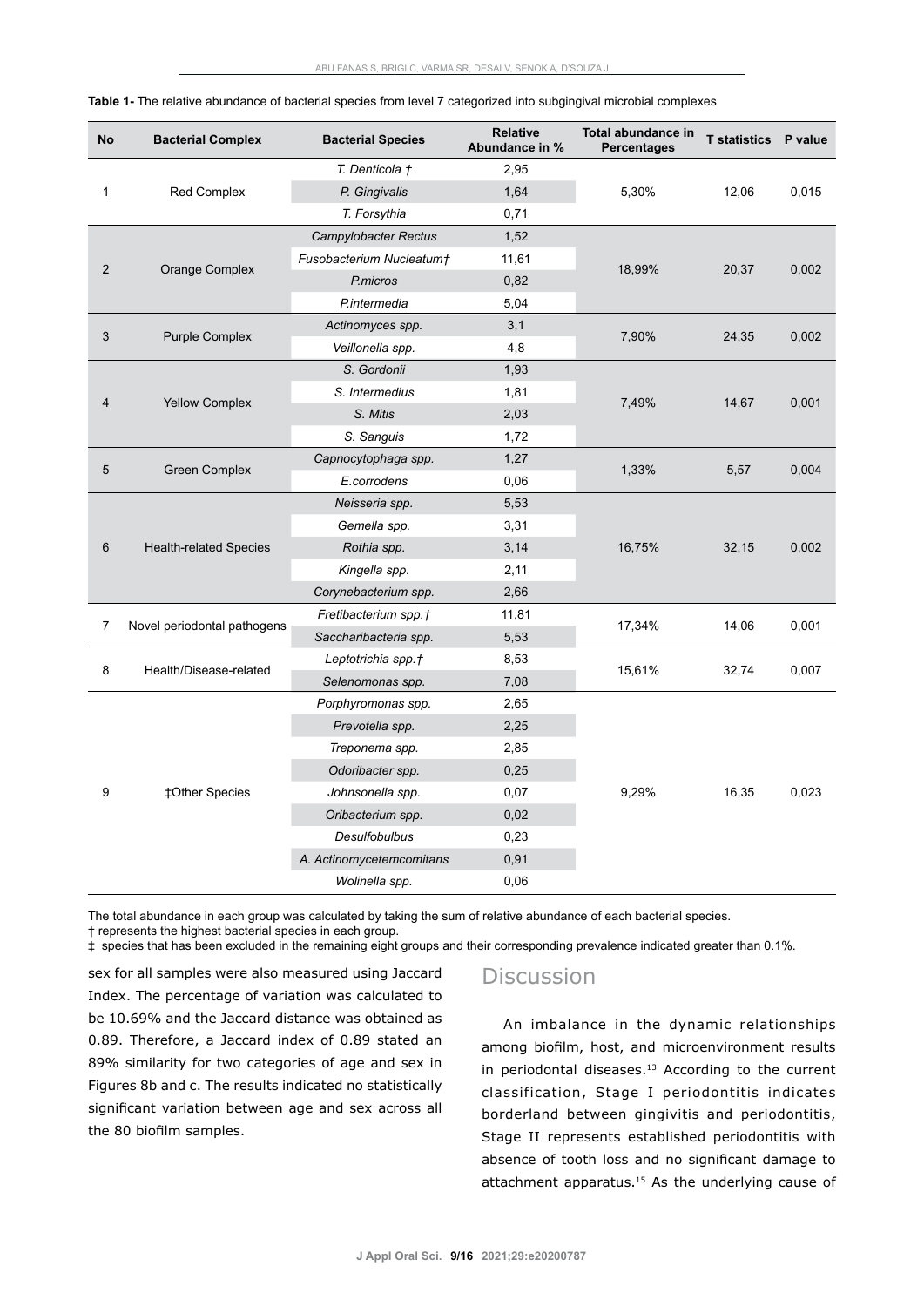periodontitis is predominantly microbial, $17$  enumerating the subgingival microbial profile of established periodontitis as in Stage II generalized periodontitis would aid us in deeper understanding of initiation

and progression of periodontitis. Stage III and Stage IV periodontitis results in tooth loss and significant damage to the attachment apparatus, $15$  hence the relative abundance of all bacterial healthy/disease

Relative abundance of bacterial complexes in subgingival plaque of Stage II generalized periodontitis



**Figure 6-** The relative abundance of Socransky's bacterial complex and novel bacterial species. The X-axis represents the number of plaque samples, and Y-axis depicts the corresponding percentages



**Figure 7-** Alpha diversity metrics (a) Chao1 and (b) Shannon Index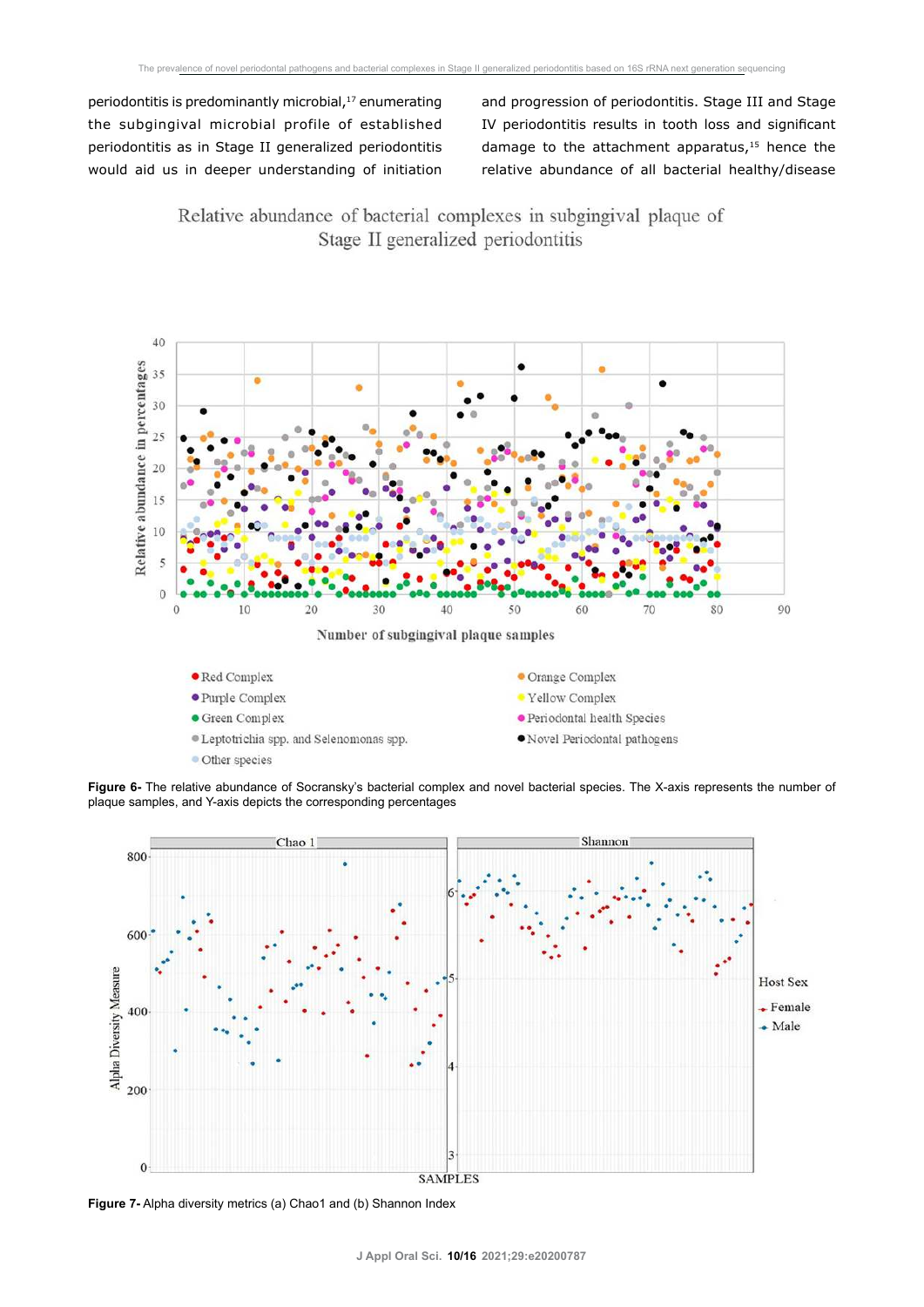

**Figure 8-** Principal coordinates analysis (PCoA) based on weighted UniFrac distances (a & d) and Jaccard index (b & c). PCoA score plot represents the phylogenetic relationship between biofilm samples diagnosed with Stage II generalized periodontitis according to patients' sex (a & b) and age (c & d). Axis 1, 2, and 3 are principle coordinates- PC1, PC2, and PC3, respectively

complexes to novel bacterial species may not be accomplished. Since the grade modifiers for Grade A periodontitis are non-smokers and normoglycemic individuals,<sup>15</sup> patients with a history of smoking and any systemic illness, were excluded from this study. Participants younger than 40 years were included in the study, as advanced periodontal destruction and bone loss are rarely seen in such individuals.<sup>18</sup>

The most predominant phyla observed in the study relating to Stage II generalized periodontitis were Bacteroidetes and Firmicutes. These outcomes were consistent with the previous investigation conducted by Chen, et al.<sup>16</sup> (2018) on microbial compositional analysis of periodontal diseases. *Prevotella* and *Porphyromonas* genera detected in our study represents Bacteroidetes phyla which are Gram-negative facultative anaerobes. They are involved in the formation and progression of several forms of periodontal disease and their high number indicates active periodontal disease. *Streptococcus* and *Gemella* genera identified in this study were composed of Gram-positive facultative anaerobes and are classified as firmicutes phyla primarily responsible for periodontal health. Following the above stated phyla, *Spirochetes* and *Fusobacteria* indicated a relatively similar frequency in the entire biofilm samples. The most recognized species in *Fusobacteria*  phylum concerning periodontitis is *F. nucleatum*; being prominent quantitatively and the first Gram-negative

species to become established in plaque biofilms.<sup>19</sup> A higher presentation of *F. nucleatum* was observed in this study regarding the orange complex. Similarly, the spirochetal accumulation in subgingival plaque is a function of the clinical severity in periodontal disease.<sup>20</sup> *T. denticola* which has been established by several studies as disease-related complex represents Spirochetes phylum. In our study *T. denticola*  outweighed the other bacterial species (*P. gingivalis*  and *Tannerella forsythia*) in the red complex, indicating a direct co-relation to significantly higher Spirochetes phyla. This observation is in agreement with other studies relating to microbial profiles of periodontal disease. $21,22$ 

The accompanying phyla identified in Stage II periodontitis along with the above-stated ones, were Proteobacteria, Actinobacteria, Patescibacteria, Epsilonbacteraeota, Synergistetes, and Choloroflexi. In this study, we identified proteobacteria phylum, and their presence was related to periodontal health. *Neisseria* spp. and *Kingella* spp. relating to periodontal health were classified under Proteobacteria phylum. Concerning Actinobacteria phyla, *Actinomyces* spp., *Bifidobacterium* spp., and *Corynebacterium* spp., observed in our study were also related to periodontal health. Actinomyces classified under purple complex are related to periodontal health, $23$  Bifidobacterium are involved in preventing periodontal disease<sup>24</sup> and Corynebacterium are included as health-related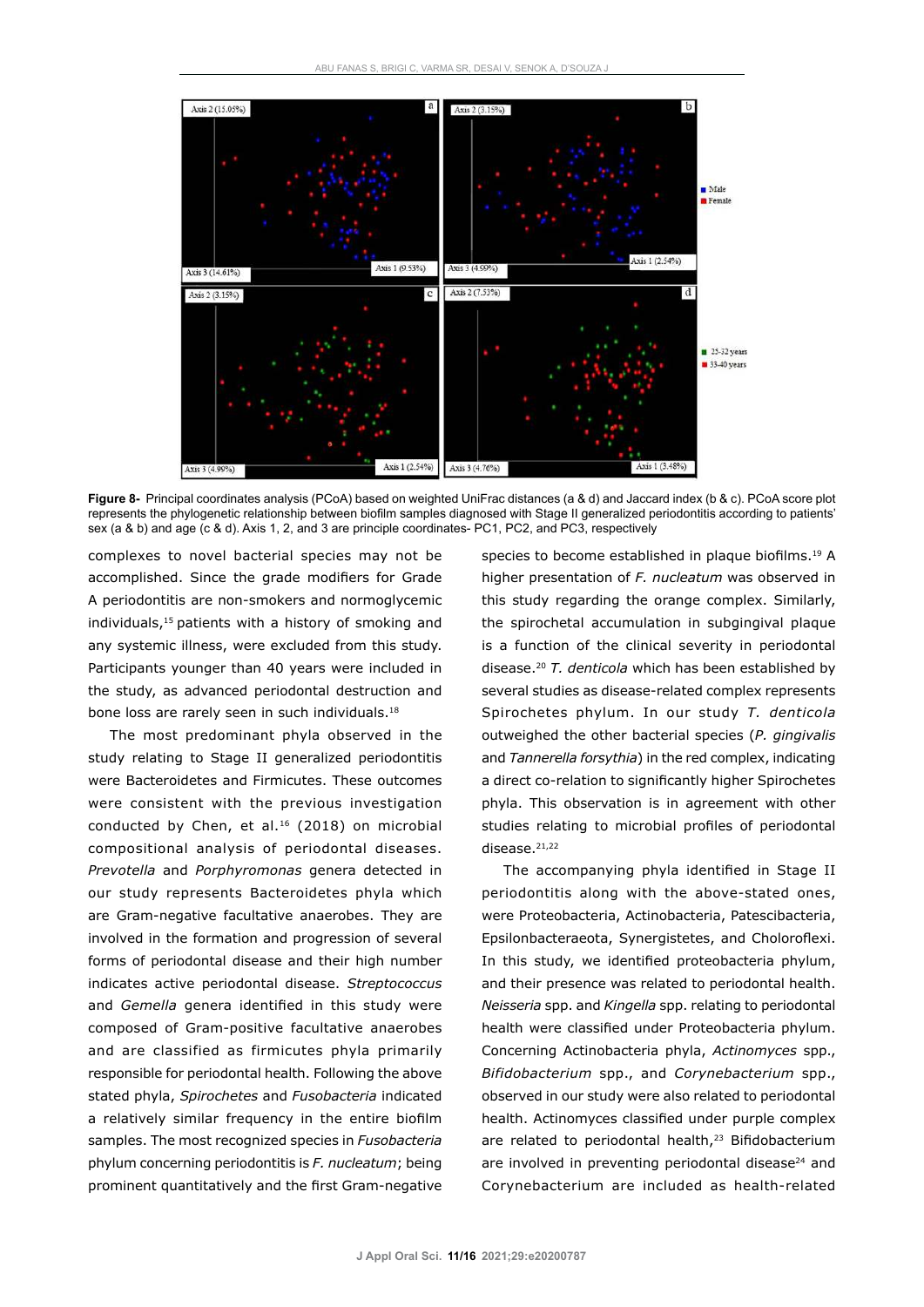species.<sup>13</sup> The prevalence of Proteobacteria and Actinobacteria phyla was comparable to the studies conducted by Shi, et al.<sup>25</sup> (2018) and Chen, et al.<sup>16</sup> (2018), on subgingival plaque microbial profiling. The statistically significant presence of these periodontal health-related bacterial species that prefer an anaerobic environment indicates its presence in the subgingival plaque of Stage II periodontitis.

Patescibacteria – which is present in our study – was proposed by Rinke, et al.<sup>26</sup> (2013) as a superphylum composed of Gracilibacteria, Microgenomates, and Parcubacteria. In our study we detected a positive co-relation between Gracilibacteria class and Stage II periodontitis. Gracilibacteria was first described in the human oral microbiome in 2014 with a 16S rRNA screening, but its relation to periodontitis is still unknown.<sup>27</sup> Epsilonbacteraeota is a relatively new phyla<sup>28</sup> – which was previously described as a class of Proteobacteria phylum. Epsilonbacteraeota phyla identified in our study consisted of *Wolinella*  spp. and *Campylobacter* spp. in the subgingival plaque. Certain *Wolinella* spp. like *Wolinella* rectus are associated with adult periodontitis but their role in the disease remains undefined.<sup>29</sup> *C. rectus* – which belongs to orange complex – has been detected in our study and the high prevalence of Campylobacter class in fraction per sample was also confirmed. The presence of Synergistetes phyla identified in our research – presenting a stronger association with periodontitis – has been established in investigations conducted by Kirst, et al. $9(2015)$  and Marchesan, et al.<sup>30</sup> (2015). They have proteolytic properties and are strictly anaerobic bacteria – representing the profiles of periodontal pathogens. Synergistetes species have been associated with gingival bleeding and they prefer a habitat with inflammation and bleeding.<sup>31</sup> A significant observation in our study was the frequency of Chloroflexi less than 1% in all the 80 subgingival biofilm samples. These findings contrast with observations in a study conducted by Kirst, et al.<sup>9</sup> (2015), where these authors detected a relatively high prevalence compared with our study. The suggested cause might be due to the selection of cases involved in the study. This study had taken clinical attachment loss (CAL) of 3-4 mm, whereas their study involved CAL of ≥5mm. The presence of all these anaerobic genera that are mentioned from the phyla Firmicutes, Bacteroidetes, Proteobacteria, Spirochaetes, and Synergistetes constitute a dysbiotic microbial

community and these findings were consistent with the current literature. 8,12,13

A species-level of identification relating to their representative bacterial complex were described in order to recognize their prevalence in Stage II generalized periodontitis. The orange complex, healthrelated species, unclassified health/disease periodontal species, and novel periodontal pathogens represented a higher count, which was statistically significant. This was followed by purple, yellow, red, and green complexes. The health-related species (*Neisseria* spp., *Rothia* spp., *Kingella* spp., and *Corynebacterium*  spp.) and novel species (*Fretibacterium* spp. and *Saccharibacteria* spp.) has outnumbered the red complex. A similar observation of the red complex consisting of a relatively small fraction of the total bacterial species was established in a study conducted by Kumar, et al.<sup>32</sup> (2005). A quantitative 16S clonal analysis of periodontal pathogens and beneficial species in their study has detected *Campylobacter*, *Abiotrophia*, *Gemella*, *Capnocytophaga*, and *Neisseria*  genera outnumbering periodontopathogens. Likewise, the presence of a high proportion of putative and novel pathogens in periodontitis has been established by Colombo, et al.<sup>13</sup> (2019). All these findings propose that the bacterial species belonging to *Fretibacterium*, *Saccharibacteria* and other health-related species – that are not included in bacterial complexes – play a pivotal role in the dysbiosis of periodontal disease. Though the presence of red complex bacteria is seen in diminished numbers compared to periodontal health contributing species, the presence of clinical attachment loss of 4 mm could state a foundation for dysbiosis activity in Stage II periodontitis.

The occurrence of all microbial complexes in periodontitis observed in this study constitute an established dysbiosis.13 The subgingival plaque composing the microbial complex formed, resembles the sequence of plaque development. The primary colonizers are bacterial species representing the yellow complex. The yellow complex – predominantly composed of *Streptococcus* species – recognizes the complementary salivary receptors in the acquired pellicle (present on tooth) and provides receptors for secondary colonizers. The secondary colonizers include members of the purple and green complex – *Actinomyces naeslundii*, *Capnocytophaga ochracea*, *Eikenella corrodens*, and *Veillonella atypica*. The primary and secondary colonizers – including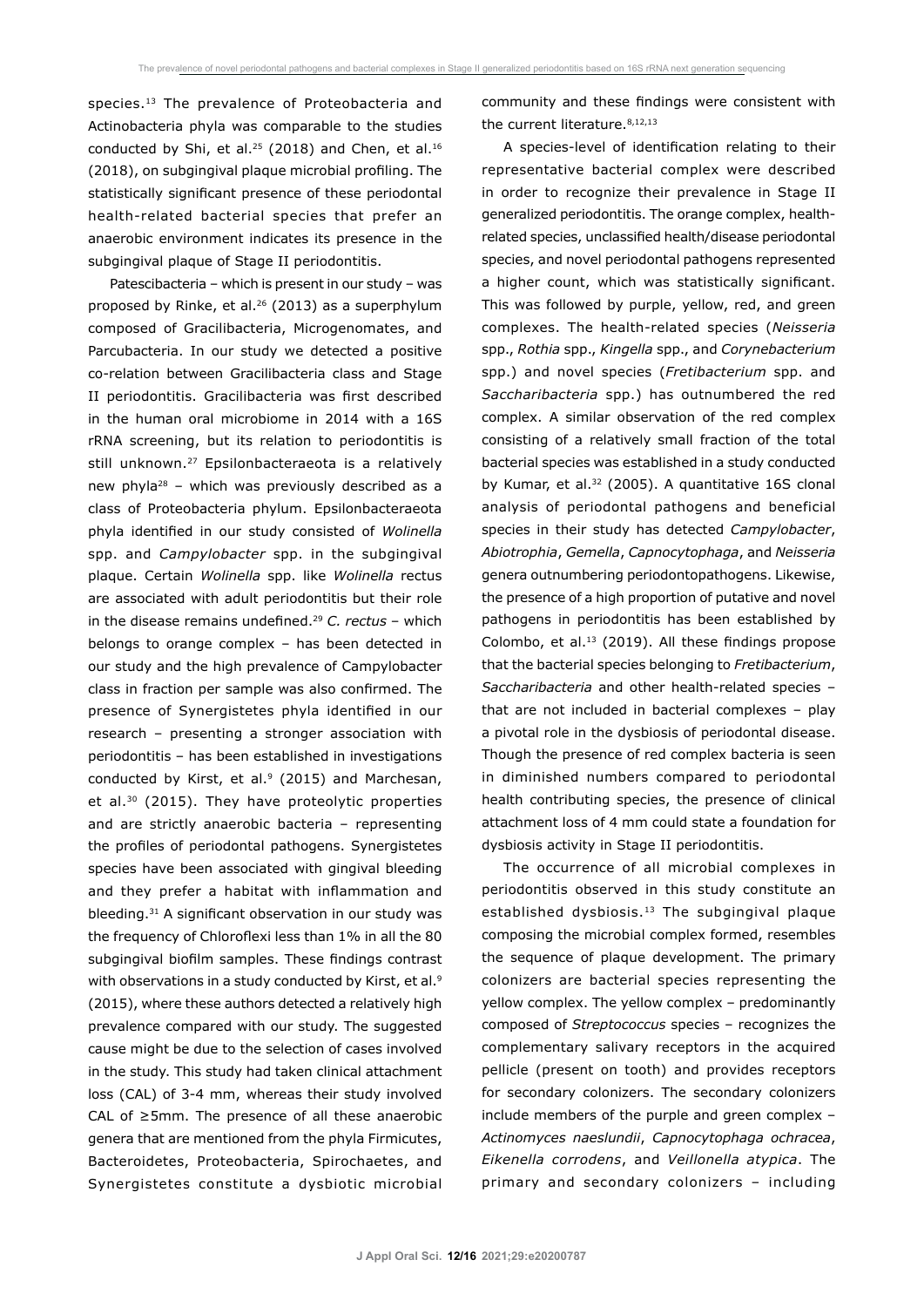yellow, purple and green complexes – are the early colonizers.<sup>13</sup> Succeeding the growth of early colonizers, *F. nucleatum* colonizes – acting as central species in physical interactions between Gram-positive and Gram-negative species. They act as intermediate colonizers, providing conditions necessary for the emergence of oxygen-intolerant anaerobes.<sup>19</sup> The red complex considered as the climax community occurring at the final stage uses the anaerobic environment. Thus, during the plaque development, a host-compatible symbiotic relationship gets involved into incipient dysbiotic microflora (gingivitis) leading to a self-resolving inflammatory response. This would further evolve into frank dysbiosis (periodontitis) microflora with ineffective inflammatory responses leading to periodontal tissue destruction. Hence, the presence of bacterial species representing early, intermediate, and climax communities detected in our study, states an established dysbiosis in Stage II periodontitis.

The two novel bacterial species detected in our study were the *Fretibacterium* spp. and *Saccharibacteria* spp. The *Fretibacterium* spp. showed significantly increased levels in the periodontitis cases and were positively correlated with  $\geq 4$  mm periodontal pocket depth (PPD) and bleeding on probing (BOP).<sup>33</sup> As these bacterial species could not be cultivated, their characteristics and virulent aspects relating to the disease progression is unknown. The presence of *Fretibacterium* was also confirmed in the subgingival plaque of early stages of chronic periodontitis patients.<sup>34</sup> *Saccharibacteria* has dynamic interaction with its host bacteria and exhibits virulent killing of host bacterium. These bacteria can inhibit the host's growth dynamics and affect the oral microbial ecology.<sup>35</sup> *Saccharibacteria* previously known as TM7 detected in our study were also described by Kirst, et al.<sup>9</sup> (2015) in periodontitis cases. The role of novel periodontal pathogens has been reported.<sup>32</sup> These pathogens have shown a strong association with periodontal disease compared to less numerous periodontal pathogens previously implicated.

In addition to the novel species, other relevant species on our study were *Neissera* spp. *Gemella* spp., *Rothia* spp. *Kingella* spp., and *Corynebacterium* spp. These bacterial species were clumped together as health-related species based on the review conducted by Colombo, et al.<sup>13</sup> (2019). *Neissera* spp. and *Gemella* spp., are the microbial profile of periodontal health and they were confirmed as beneficial species with quantitative 16S Clonal Analysis.<sup>32</sup> The role of *Kingella*, *Neissera*, and *Gemella* genera in periodontal homeostasis is not yet adequately studied. The presence of these species in higher values compared to the red complex could be clinically manifested as the absence of tooth loss and severe clinical attachment loss. The additional five group of genera identified in this study included *Odoribacter*, *Johnsonella*, *Oribacterium*, *Desulfobulbus*, and *Scardovia*. *Desulfobulbus* and *Johnsonella* genus were associated with subgingival plaque of periodontitis.<sup>16</sup> The relative abundance of these genera represented a lower count, and their precise role in periodontitis are unidentified. Nevertheless, their detection has been associated with periodontitis in subgingival plaque. *Odoribacter* genus, within the family 'Porphyromonadaceae' are anaerobic and Gram-negative – which induced alveolar bone loss in a experiment of periodontal disease with rats.<sup>36</sup> *Oribacterium* spp., are strictly anaerobic and Gram-positive species and it has been isolated from human subgingival dental plaque.<sup>37</sup>

The species belonging to *Leptotrichia* and *Selenomonas* genera – representing a higher relative abundance –were neither classified as health species nor pathogens as their role in either situation remains uncertain. *Leptotrichia* spp. are associated with both disease and normal health, representing distinct pathogenic potentials of bacteria in the same genera.<sup>16</sup> *Selenomonas* species have been strongly associated with periodontitis, and they play a role in the onset and progression of the disease. Higher levels of *Selenomonas Sputigena* were detected in the subgingival biofilm of deep periodontal pockets ≤ 6mm, that represents Stage II & III periodontitis.<sup>38</sup> However, their exact role in inducing periodontal destruction remains undetected, a higher prevalence of *Selenomonas* species identified in this study directly associates these species' presence in the periodontal pocket of Stage II generalized periodontitis.

Apart from the role of periodontal microbes, it is essential to consider the host-microbial interaction for the development and manifestation of periodontitis. According to the ecological plaque hypothesis, the host's inflammatory responses and not the specific bacteria and putative virulence factor determines periodontitis development and progression.<sup>39</sup> Moreover, the nutrient profile of the gingival crevice due to Gingival Cervicular Fluid (GCF) secretion produces a shift in the balance of resident microflora, leading to increased plaque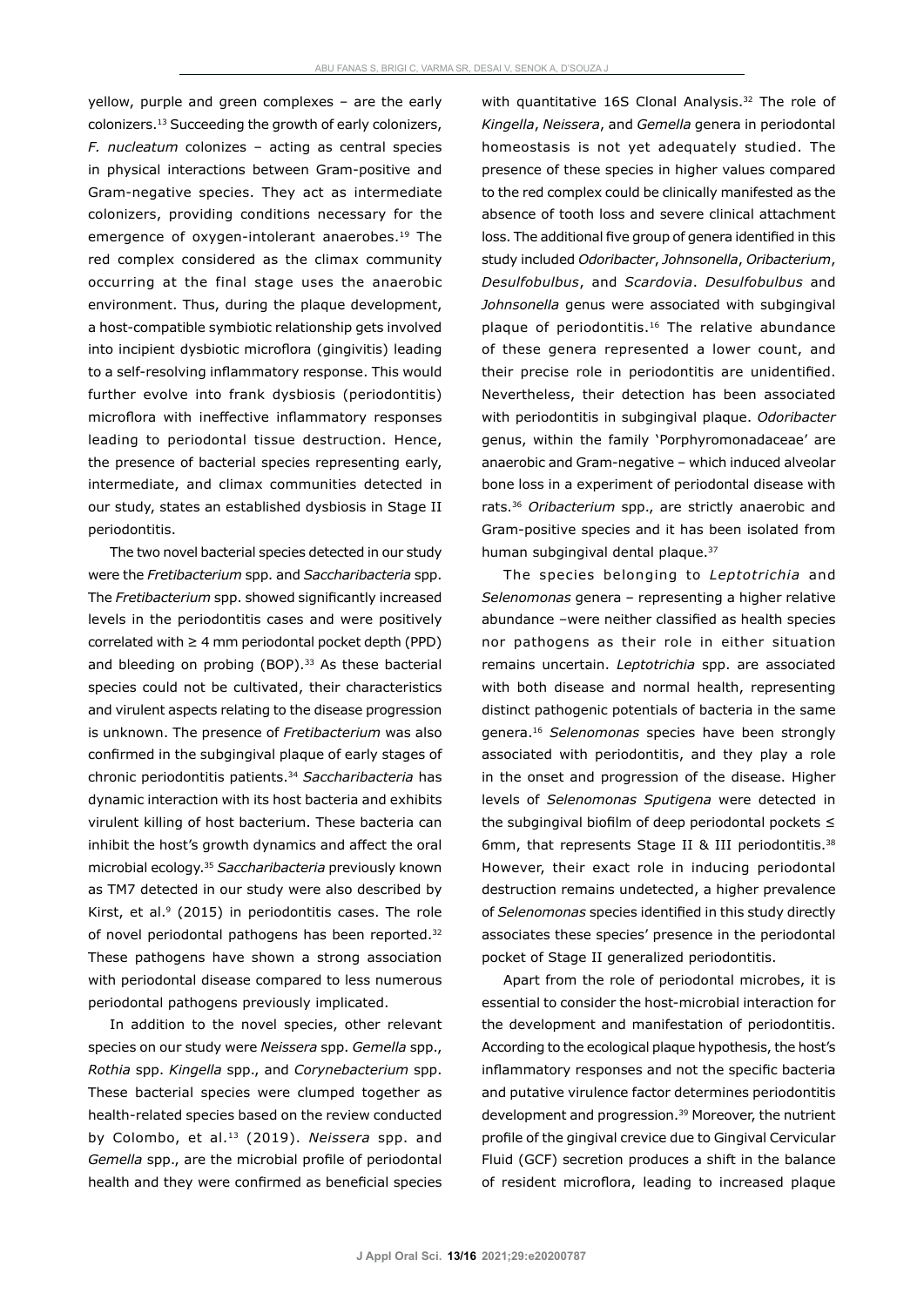biomass and high levels of obligate anaerobic Gramnegative bacteria.<sup>40</sup> Thus the commensal flora would change to an opportunistic pathogenic flora by complex changes in the local environment, which are primarily driven by the host and not by the bacteria. However, it is noteworthy that the role of subgingival microflora in the etiology and pathogenesis of periodontitis is not diminished.

The beta-diversity measurement based on Unweighted UniFrac distance indicated that the distance between two different age groups was minimal. Although a total variance of 39.19% was observed for sex, the findings were not statistically significant. While bacterial species variation occurs in males and females, a non-significant difference in this study could have resulted from the exclusion of subjects who presented systemic conditions. Systemic conditions like pregnancy would induce hormonal changes and variation in bacterial species compared to male subjects. A Jaccard Index of 89%, similar in both age and sex, suggests that the microbial profile did not vary between biofilm samples and are representative of Stage II generalized periodontitis.

The 16s rRNA based microbial profiling via NGS in periodontal conditions is the first of its kind to be studied in the United Arab Emirates. Exact quantification of bacterial species less than 0.01% has not been described in our study, which could be a limitation. Also,16–23S rRNA providing high-resolution analyses for bacterial species identification has not been employed in our study. However, 16S rRNA-based bacterial profiling via next-generation sequencing of supragingival and subgingival plaque has been employed in previous studies to determine the composition and diversity of bacterial communities.16,25 Based on our study, it is possible to suggest that there is an association between Stage II generalized periodontitis and novel periodontal pathogens. Future studies based on proteomic and metabolomic analyses would provide information on the interbacterial relationship of these novel periodontal pathogens and improve our understanding on microbial function in periodontal pathogenesis.

# Conclusion

The 16S rRNA via NGS approach in patients diagnosed with Stage II generalized periodontitis

indicated that the bacterial species belonging to the orange-complex and novel periodontal pathogens are the most abundant.

### Acknowledgments

We would like to thank Agiomix Lab, Dubai science park, UAE, for their support in conducting the metagenomics analysis and their inputs

#### Funding and sponsorship

This study has been supported by the deanship of graduate studies and research, Ajman University of Science and Technology, Ajman, UAE. (Reference No-2017-A-DN-04)

## Conflicts of interest

There are no conflicts of Interest.

## Authors' contributions

**Abu Fanas, Salim**: Conceptualization (Equal); Formal analysis (Equal); Funding acquisition (Equal); Methodology (Equal); Resources (Equal); Validation (Equal); Writing-original draft (Equal). **Brigi, Carel**: Formal analysis (Equal); Funding acquisition (Equal); Investigation (Equal); Methodology (Equal); Project administration (Equal); Validation (Equal); Writingoriginal draft (Equal); Writing-review & editing (Equal). **Varma, Sudhir Rama**: Conceptualization (Equal); Formal analysis (Equal); Funding acquisition (Equal); Investigation (Equal); Validation (Equal); Writingoriginal draft (Equal); Writing-review & editing (Equal). **Desai, Vijay**: Conceptualization (Equal); Formal analysis (Equal); Investigation (Equal); Methodology (Equal); Validation (Equal); Writing-original draft (Equal). **Senok, Abiola**: Investigation (Equal); Methodology (Equal); Supervision (Equal); Validation (Equal); Writing-original draft (Equal); Writing-review & editing (Equal). **D'Souza, Jovita**: Conceptualization (Equal); Methodology (Equal); Project administration (Equal); Supervision (Equal); Validation (Equal); Writing-original draft (Equal).

# References

1- Hall MW, Singh N, Ng KF, Lam DK, Goldberg MB, Tenenbaum HC, et al. Inter-personal diversity and temporal dynamics of dental, tongue, and salivary microbiota in the healthy oral cavity. NPJ Biofilms Microbiomes. 2017;26(3):2. doi: 10.1038/s41522-016-0011-0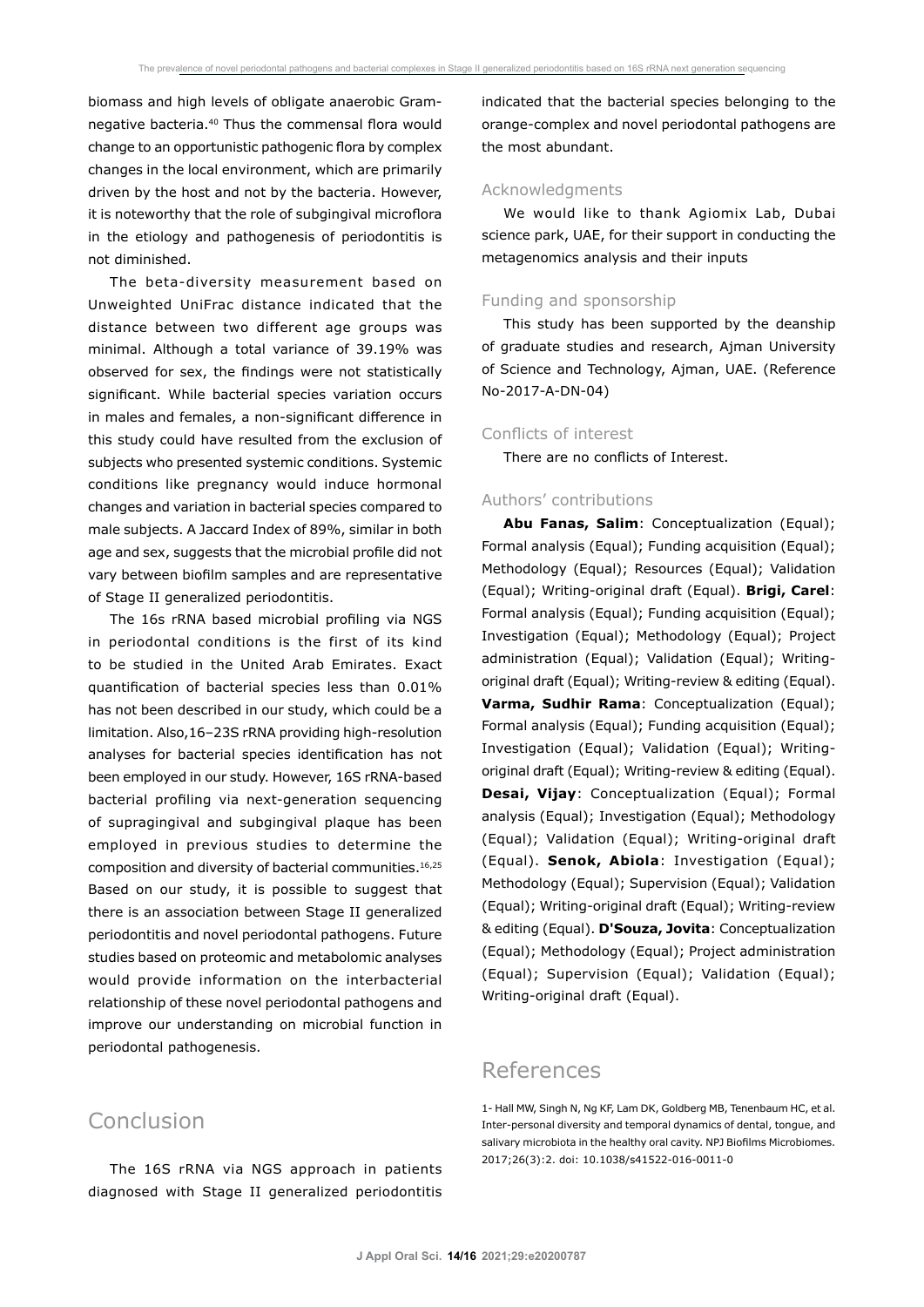2- Payne MA, Hashim A, Alsam A, Joseph S, Aduse-Opoku J, Wade WG, et al. Horizontal and vertical transfer of oral microbial dysbiosis and periodontal disease. J Dent Res. 2019;98(13):1503-10. doi: 10.1177/0022034519877150

3- Deng ZL, Szafrański SP, Jarek M, Bhuju S, Wagner-Döbler I. Dysbiosis in chronic periodontitis: key microbial players and interactions with the human host. Sci Rep. 2017;7(1):3703. doi: 10.1038/s41598- 017-03804-8

4- Hajishengallis G. Dysbiosis and inflammation in periodontitis: synergism and implications for treatment. J Oral Microbiol. 2017;9 Suppl 1):1325198. doi: 10.1080/20002297.2017.1325198

5- Socransky SS, Haffajee AD, Cugini MA, Smith C, Kent RL Jr. Microbial complexes in subgingival plaque. J Clin Periodontol. 1998;25(2):134- 44. doi: 10.1111/j.1600-051x.1998.tb02419.x

6- Boutaga K, van Winkelhoff AJ, Vandenbroucke-Grauls CM, Savelkoul PH. The additional value of real-time PCR in the quantitative detection of periodontal pathogens. J Clin Periodontol. 2006;33(6):427-33. doi: 10.1111/j.1600-051X.2006.00925.x

7- Hajishengallis G, Lamont RJ. Beyond the red complex and into more complexity: the polymicrobial synergy and dysbiosis (PSD) model of periodontal disease etiology. Mol Oral Microbiol. 2012;27(6):409-19. doi: 10.1111/j.2041-1014.2012.00663.x

8- Hajishengallis G. Periodontitis: from microbial immune subversion to systemic inflammation. Nat Rev Immunol. 2015;15(1):30-44. doi: 10.1038/nri3785

9- Kirst ME, Li EC, Alfant B, Chi YY, Walker C, Magnusson I, et al. Dysbiosis and alterations in predicted functions of the subgingival microbiome in chronic periodontitis. Appl Environ Microbiol. 2015;81(2):783-93. doi: 10.1128/AEM.02712-14

10- Colombo AP, Bennet S, Cotton SL, Goodson JM, Kent R, Haffajee AD, et al. Impact of periodontal therapy on the subgingival microbiota of severe periodontitis: comparison between good responders and individuals with refractory periodontitis using the human oral microbe identification microarray. J Periodontol. 2012;83(10):1279-87. doi: 10.1902/jop.2012.110566

11- Jiao Y, Hasegawa M, Inohara N. The role of oral pathobionts in dysbiosis during periodontitis development. J Dent Res. 2014;93(6):539-46. doi: 10.1177/0022034514528212

12- Pérez-Chaparro PJ, Gonçalves C, Figueiredo LC, Faveri M, Lobão E, Tamashiro N, et al. Newly identified pathogens associated with periodontitis: a systematic review. J Dent Res. 2014;93(9):846-58. doi: 10.1177/0022034514542468

13- Colombo AP, Tanner AC. The role of bacterial biofilms in dental caries and periodontal and peri-implant diseases: a historical perspective. J Dent Res. 2019;98(4):373-85. doi: 10.1177/0022034519830686

14- Wei Y, Shi M, Zhen M, Wang C, Hu W, Nie Y, et al. Comparison of subgingival and buccal mucosa microbiome in chronic and aggressive periodontitis: a pilot study. Front Cell Infect Microbiol. 2019;9:53. doi: 10.3389/fcimb.2019.00053

15- Tonetti MS, Greenwell H, Kornman KS. Staging and grading of periodontitis: framework and proposal of a new classification and case definition. J Periodontol. 2018;89(1):S159-72. doi: 10.1002/ JPER.18-0006

16- Chen WP, Chang SH, Tang CY, Liou ML, Tsai SJ, Lin YL. Composition analysis and feature selection of the oral microbiota associated with periodontal disease. Biomed Res Int. 2018;2018:3130607. doi: 10.1155/2018/3130607

17- Berezow AB, Darveau RP. Microbial shift and periodontitis. Periodontol 2000. 2011;55(1):36-47. doi: 10.1111/j.1600- 0757.2010.00350.x

18- AlJehani YA. Risk factors of periodontal disease: review of the literature. Int J Dent. 2014;2014:182513. doi: 10.1155/2014/182513 19- Signat B, Roques C, Poulet P, Duffaut D. *Fusobacterium nucleatum* in periodontal health and disease. Curr Issues Mol Biol. 2011;13(2):25- 36.

20- Loesche WJ. The role of spirochetes in periodontal disease. Adv Dent Res. 1988;2(2):275-83. doi: 10.1177/08959374880020021201 21- Reed LA, O'Bier NS, Oliver LD Jr, Hoffman PS, Marconi RT. Antimicrobial activity of amixicile against *Treponema denticola*  and other oral spirochetes associated with periodontal disease. J Periodontol. 2018;89(12):1467-74. doi: 10.1002/JPER.17-0185

22- Tanno-Nakanishi M, Kikuchi Y, Kokubu E, Yamada S, Ishihara K. *Treponema denticola* transcriptional profiles in serum-restricted conditions. FEMS Microbiol Lett. 2018;365(16):fny171. doi: 10.1093/ femsle/fny171

23- Popova C, Dosseva-Panova V, Panov V. Microbiology of periodontal diseases: a review. Biotechnol Biotechnol Equip. 2013;27(3): 3754-9. doi: 10.5504/BBEQ.2013.0027

24- Hojo K, Mizoguchi C, Taketomo N, Ohshima T, Gomi K, Arai T, et al. Distribution of salivary *Lactobacillus* and *Bifidobacterium*  species in periodontal health and disease. Biosci Biotechnol Biochem. 2007;71(1):152-7. doi: 10.1271/bbb.60420

25- Shi M, Wei Y, Hu W, Nie Y, Wu X, Lu R. The subgingival microbiome of periodontal pockets with different probing depths in chronic and aggressive periodontitis: a pilot study. Front Cell Infect Microbiol. 2018;8:124. doi: 10.3389/fcimb.2018.00124

26- Rinke C, Schwientek P, Sczyrba A, Ivanova NN, Anderson IJ, Cheng JF, et al. Insights into the phylogeny and coding potential of microbial dark matter. Nature. 2013;499(7459):431-7. doi: 10.1038/ nature12352

27- Camanocha A, Dewhirst FE. Host-associated bacterial taxa from Chlorobi, Chloroflexi, GN02, Synergistetes, SR1, TM7, and WPS-2 Phyla/candidate divisions. J Oral Microbiol. 2014;6. doi: 10.3402/ jom.v6.25468

28- Waite DW, Vanwonterghem I, Rinke C, Parks DH, Zhang Y, Takai K, et al. Comparative genomic analysis of the class *Epsilonproteobacteria*  and proposed reclassification to *Epsilonbacteraeota* (phyl. nov.). Front Microbiol. 2017;8:682.

doi: 10.3389/fmicb.2017.00682

29- Lai CH, Oshima K, Slots J, Listgarten MA. Wolinella recta in adult gingivitis and periodontitis. J Periodontal Res. 1992;27(1):8-14. doi: 10.1111/j.1600-0765.1992.tb02079.x

30- Marchesan JT, Morelli T, Moss K, Barros SP, Ward M, Jenkins W, et al. Association of Synergistetes and Cyclodipeptides with periodontitis. J Dent Res. 2015;94(10):1425-31. doi: 10.1177/0022034515594779 31- Vartoukian SR, Palmer RM, Wade WG. Diversity and morphology of members of the phylum "synergistetes" in periodontal health and disease. Appl Environ Microbiol. 2009;75(11):3777-86. doi: 10.1128/ AEM.02763-08

32- Kumar PS, Griffen AL, Moeschberger ML, Leys EJ. Identification of candidate periodontal pathogens and beneficial species by quantitative 16S clonal analysis. J Clin Microbiol. 2005;43(8):3944-55. doi: 10.1128/JCM.43.8.3944-3955.2005

33- Khemwong T, Kobayashi H, Ikeda Y, Matsuura T, Sudo T, Kano C, et al. *Fretibacterium* sp. human oral taxon 360 is a novel biomarker for periodontitis screening in the Japanese population. PLoS One. 2019;14(6):e0218266. doi: 10.1371/journal.pone.0218266

34- Brinig MM, Lepp PW, Ouverney CC, Armitage GC, Relman DA. Prevalence of bacteria of division TM7 in human subgingival plaque and their association with disease. Appl Environ Microbiol. 2003;69(3):1687-94. doi: 10.1128/aem.69.3.1687-1694.2003

35- Bor B, Bedree JK, Shi W, McLean JS, He X. Saccharibacteria (TM7) in the human oral microbiome. J Dent Res. 2019;98(5):500-9. doi: 10.1177/0022034519831671

36- Hardham JM, King KW, Dreier K, Wong J, Strietzel C, Eversole RR, et al. Transfer of *Bacteroides splanchnicus* to Odoribacter gen. nov. as *Odoribacter splanchnicus* comb. nov., and description of *Odoribacter denticanis* sp. nov., isolated from the crevicular spaces of canine periodontitis patients. Int J Syst Evol Microbiol. 2008;58(Pt 1):103-9. doi: 10.1099/ijs.0.63458-0